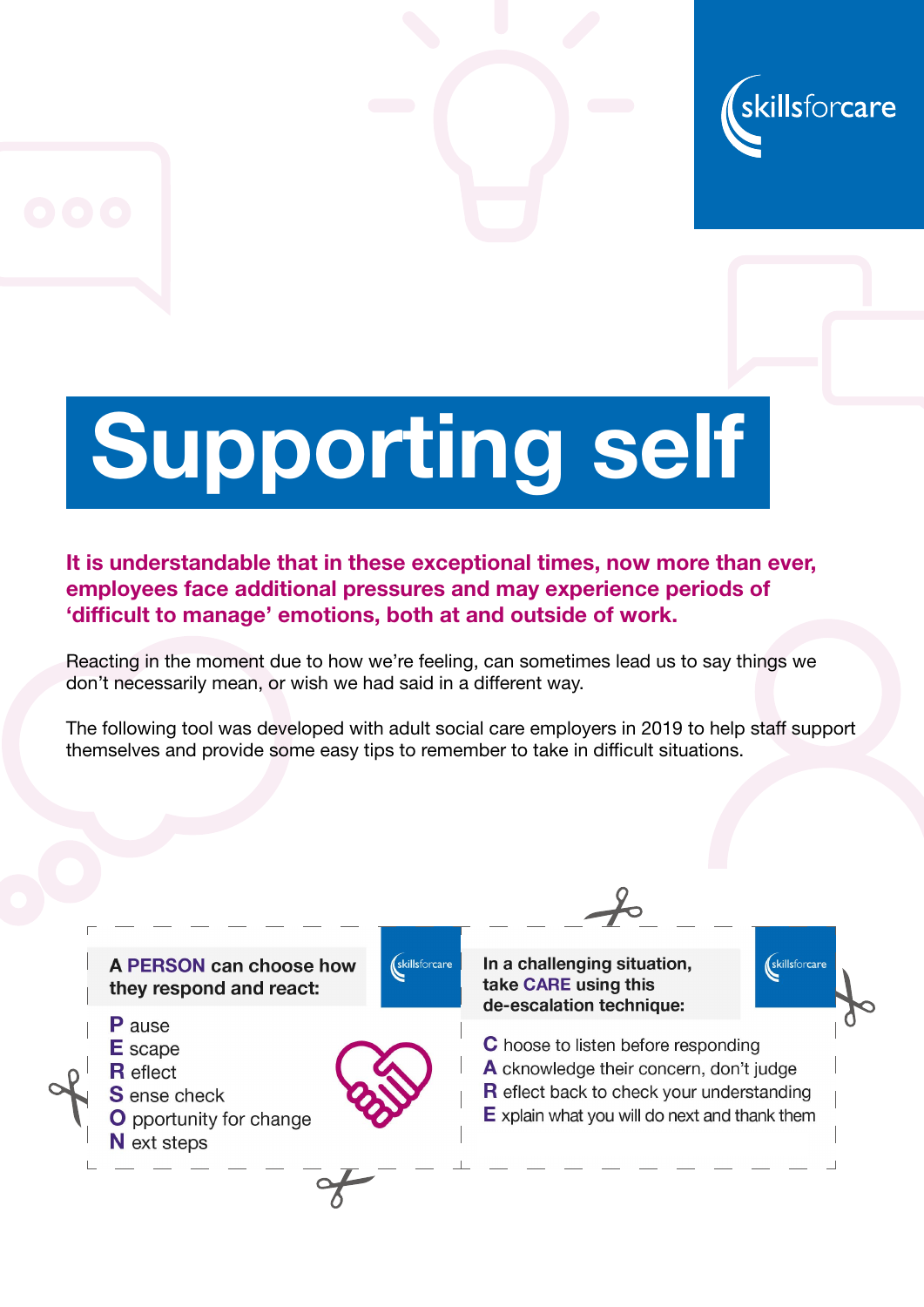## Managing self in challenging situations

The PERSON approach is useful when you feel yourself having an emotional reaction to a situation e.g.

- when someone gives you some feedback that you are not happy with
- or someone 'pushing your buttons' when you disagree with their view
- or someone behaving in a way towards you that you don't feel is fair

You need to think before you respond.



|                               | Take a breath, listen and think for a moment, you don't have to<br>answer or respond /react immediately.                     |
|-------------------------------|------------------------------------------------------------------------------------------------------------------------------|
| <b>Pause</b>                  | Think 'I'm going to take a few minutes to decide my next<br>steps'                                                           |
|                               | Move away from the situation or person to give yourself time to<br>compose and gather your thoughts.                         |
| <b>Escape or Exit</b>         | 'I'm going to find us a room where we can talk in private'                                                                   |
|                               | Think about the situation and the choices you have in how you<br>respond and what potential outcomes will arise.             |
| <b>Reflect</b>                | 'What will happen if I speak now whilst I'm feeling upset/<br>annoyed, What will be the impact?'                             |
|                               | What is the bigger picture? Is something else happening and this<br>isn't a personal 'attack'                                |
| <b>Sense check</b>            | 'Why might they have said that to me, what is going on for<br>them? Is this a battle worth fighting and getting upset over?' |
|                               | Think about your options in how you address the situation.                                                                   |
| <b>Opportunity for change</b> | 'What could I say instead? I'll feel differently/calmer/if I wait<br>a few minutes.'                                         |
|                               | Be clear and calm with your decision and then action the<br>changed response.                                                |
| <b>Next Steps</b>             | 'I've brought us some water/ tea/coffee, now let's pick up on<br>our conversation.'                                          |